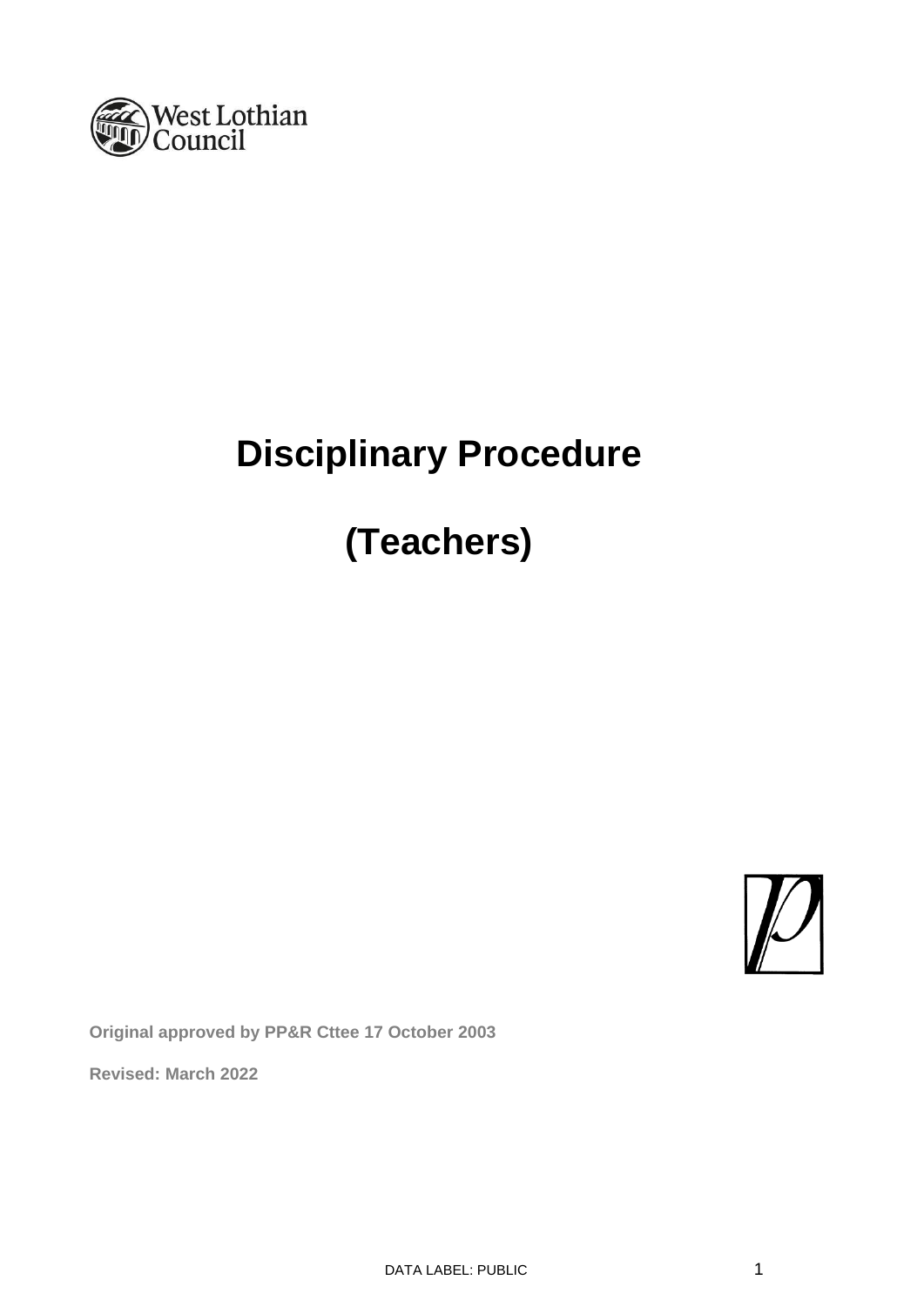

# **DISCIPLINARY PROCEDURE**

# (TEACHERS)

# **CONTENTS**

| 1.  |  |  |  |
|-----|--|--|--|
| 2.  |  |  |  |
| 3.  |  |  |  |
|     |  |  |  |
|     |  |  |  |
|     |  |  |  |
|     |  |  |  |
| 4.  |  |  |  |
| 5.  |  |  |  |
| 6.  |  |  |  |
| 7.  |  |  |  |
| 8.  |  |  |  |
| 9.  |  |  |  |
| 10. |  |  |  |
| 11. |  |  |  |
| 12. |  |  |  |
| 13. |  |  |  |
|     |  |  |  |
|     |  |  |  |
|     |  |  |  |
|     |  |  |  |
|     |  |  |  |
| 16. |  |  |  |
|     |  |  |  |
|     |  |  |  |
|     |  |  |  |
|     |  |  |  |
|     |  |  |  |
|     |  |  |  |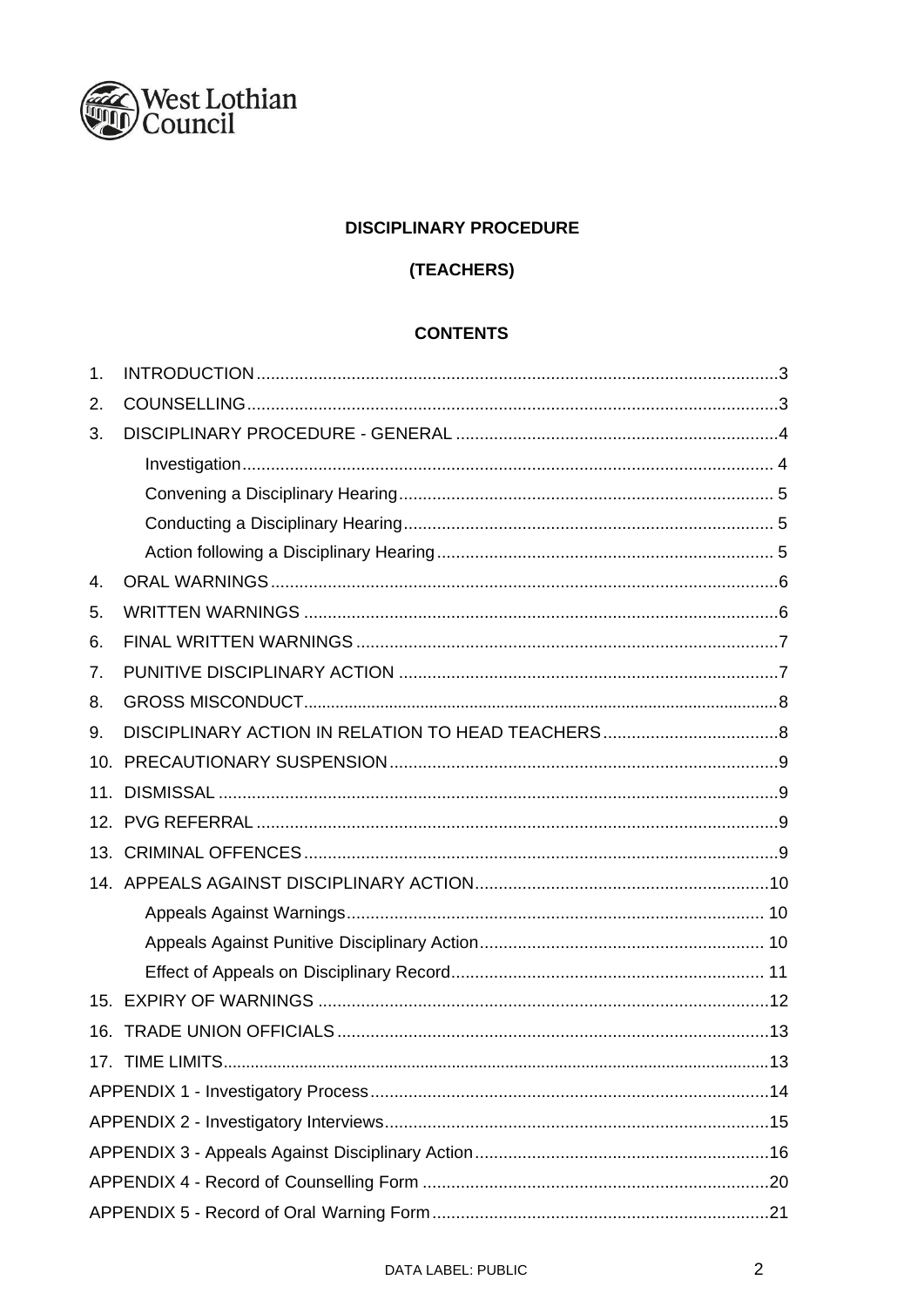

# **DISCIPLINARY PROCEDURE**

# **(TEACHERS)**

# <span id="page-2-0"></span>**1. INTRODUCTION**

- 1.1 The council and trade unions agree that discipline is essential for the conduct of the council's affairs and for the safety and well-being of all teachers. It is also agreed that disciplinary rules and procedures are necessary for promoting fairness and order in the treatment of individuals and conduct of industrial relations.
- 1.2 This procedure takes full account of the revised disciplinary framework produced by the Scottish Negotiating Committee for teachers (SNCT). The procedure also reflects the guidance contained within the [ACAS Code of Practice on Disciplinary Practice and](http://www.acas.org.uk/index.aspx?articleid=2174) [Procedures in Employment.](http://www.acas.org.uk/index.aspx?articleid=2174) Where concerns relate to the performance of an individual's teaching, the procedures must comply with the [General Teaching Council Scotland Code](http://www.gtcs.org.uk/web/FILES/teacher-regulation/code-of-practice-on-teacher-competence.pdf) [of](http://www.gtcs.org.uk/web/FILES/teacher-regulation/code-of-practice-on-teacher-competence.pdf)  Practice on [Competence.](http://www.gtcs.org.uk/web/FILES/teacher-regulation/code-of-practice-on-teacher-competence.pdf)
- 1.3 Within the limitation of powers delegated by the council, the Depute Chief Executive of Education is responsible for the management and discipline of Education Services. The Depute Chief Executive may delegate authority within the terms of this procedure to nominated Education officers. These officers may issue oral or written warnings or take punitive disciplinary action as defined in section 7 of this procedure. A list of authorised officers (by designation) will be produced and made available to the trade unions.

# <span id="page-2-1"></span>**2. COUNSELLING**

- 2.1 The council and trade unions accept that this procedure should be viewed as a means of encouraging improvement in an individual's conduct or performance and not merely as a method of applying sanctions. Head Teachers play an important role in the day-to-day management of teachers. They should seek to deal with minor lapses in conduct or performance through informal counselling in the first instance.
- 2.2 Counselling is normally a one-to-one discussion between teacher and their Head Teacher (Education officer), who should:
	- discuss with the teacher, the required standards and how he/she has failed to meet those standards;
	- the possible reasons for that failure;
	- indicate clearly the improvement required; and
	- consider taking other action which might assist the teacher to achieve this improvement. For example, closer supervision, additional training etc.

Counselling does not form part of the formal disciplinary procedure and NO formal warnings can be given.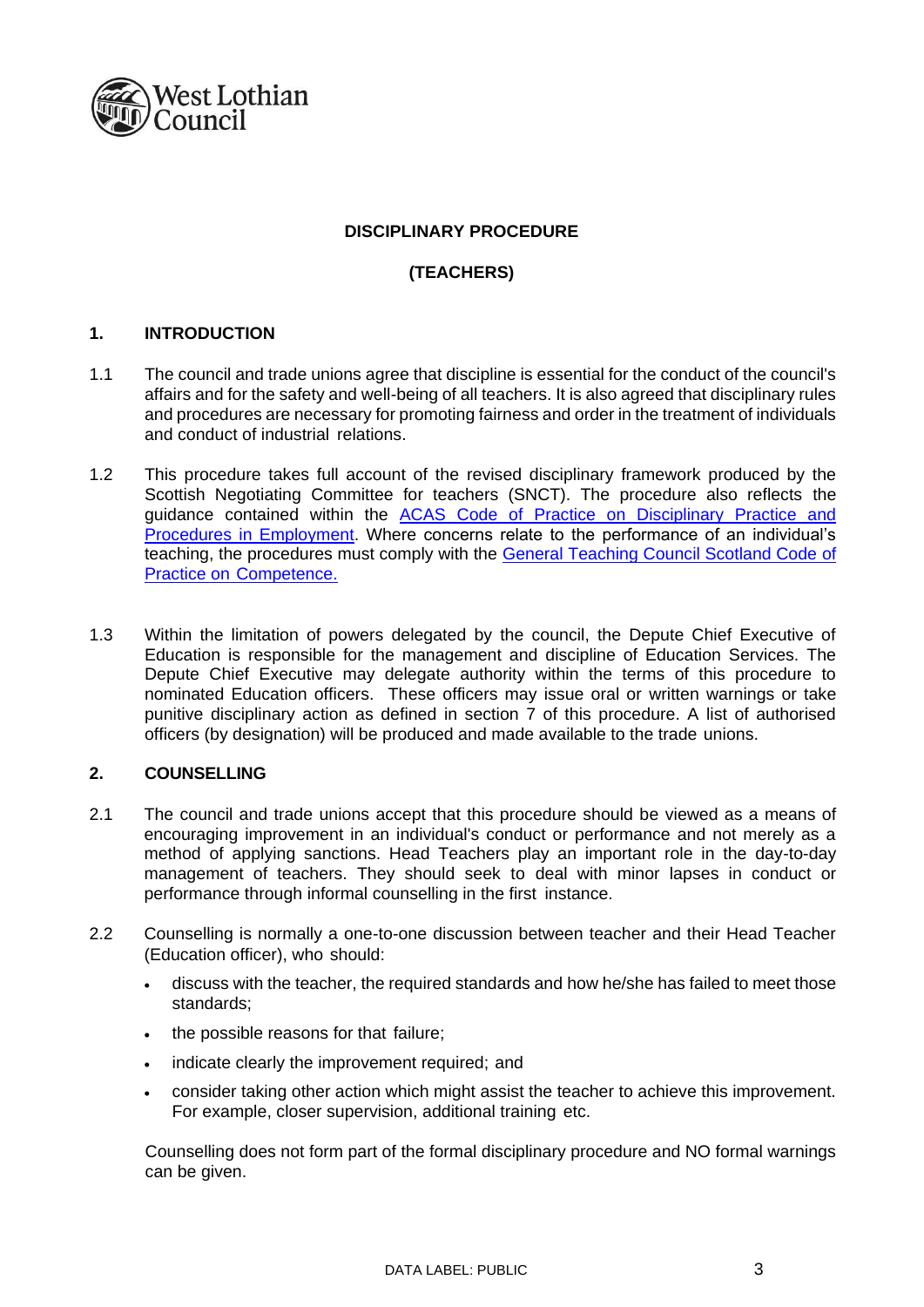2.3 The Head Teacher will complete a Record of Counselling form. The form will be treated as confidential and kept in a secure place outwith the teacher's personal file. The teacher will also be given a copy of the form.

The teacher will be given the opportunity to record their dissent. This will be retained in the teacher's personal file.

2.4 Where counselling does not produce the required improvement, or where the alleged failure to meet the required standards is considered to be of a more serious nature, the formal procedure should be followed.

# <span id="page-3-0"></span>**3. DISCIPLINARY PROCEDURE - GENERAL**

3.1 The Depute Chief Executive of Education or other officer delegated by the Depute Chief Executive, will nominate an officer to carry out formal disciplinary action in accordance with the points set down in sections 3.2 - 3.5 below.

#### **3.2 Investigation**

- 3.2.1 A disciplinary hearing will not be convened until the circumstances of the case have been fully investigated.
- 3.2.2 The nominated officer will appoint an Investigating Officer. The Investigating Officer will interview all relevant persons to establish facts and obtain written, signed and dated statements from witnesses. Witnesses will be advised that they may be asked to appear at any subsequent disciplinary hearing.
- 3.2.3 The teacher concerned will be informed of the investigation at the earliest practicable moment and of their entitlement to be represented at ALL hearings and meetings.
- 3.2.4 Teachers must be given:
	- advance notice of any meeting with the Investigating Officer;
	- a clear indication of the nature and purpose of the investigation; and
	- the procedures to be followed at the interview.
- 3.2.5 The investigation must be carried out as quickly as possible and should, in most cases, take no longer than 15 working days.
- 3.2.6 Where, following investigation, a disciplinary hearing is considered to be unjustified, all written statements and other documents relating to the investigation will be destroyed.
- 3.2.7 Where the Depute Chief Executive of Education and/or Senior Education officer considers that the investigations relate to the safety and well-being of children or protected adults, the documents will be retained in a separate record. These documents will be available for inspection by the teacher concerned, who may add a personal note to the record.
- 3.2.8 Where, following investigation, the accusation is considered to be unfounded and malicious, the council will take appropriate action within its disciplinary procedures for pupils and staff. A statement by the Education officer indicating that the accusation was considered to be malicious will be included.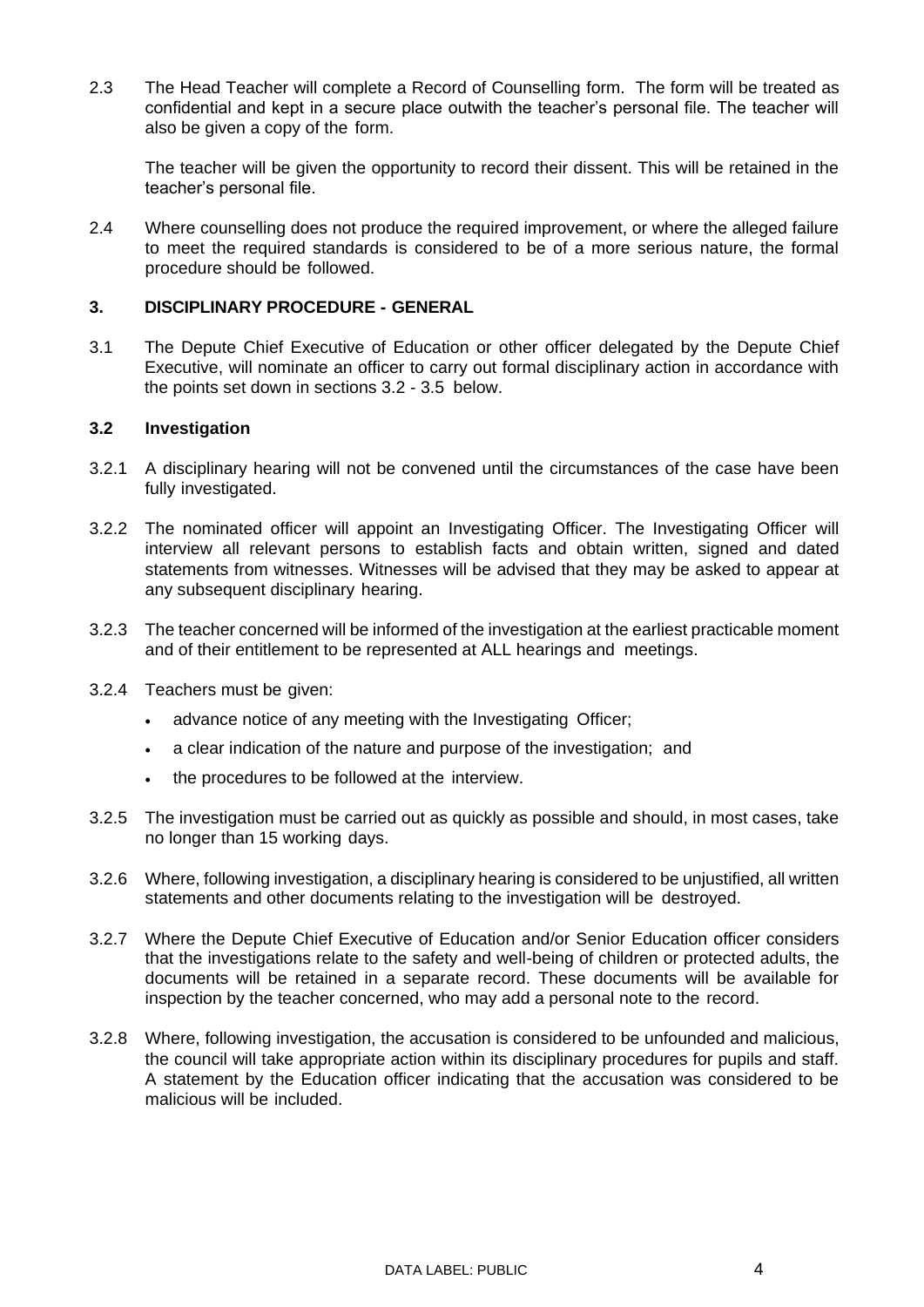- 3.2.9 If there is a further disciplinary investigation relating to the teacher, the documents referred to in paragraph 3.2.6 above will be examined. Where these documents are considered relevant, they may be taken into account in the current investigation. Where a previously unsubstantiated allegation is taken into account in any disciplinary decision, this (and the reasons for doing so) will be recorded.
- 3.2.10 At the conclusion of the investigation, the Investigation Officer will report the findings to the nominated officer. The Investigation Officer does not have authority to decide whether or not disciplinary action should proceed.

# **3.3 Convening a Disciplinary Hearing**

- 3.3.1 If, following investigations, a disciplinary hearing is considered necessary the teacher concerned will be given at least ten working days written notice of the hearing. The letter will advise him/her that it will be a formal disciplinary hearing, and;
	- the nature of the complaints (and sufficient details);
	- the names of any witnesses who will present evidence at the hearing;
	- the right to call witnesses or submit statements/other documentation;
	- the need to provide the officer conducting the hearing with the names of those witnesses and any written statements in advance of the hearing; and
	- the right to be accompanied/represented at the hearing by a trade union official or other person of their choice.
- 3.3.2 Copies of any written statements made by individuals who are not available to give evidence in person at the disciplinary hearing will be enclosed with the letter referred to in paragraph 3.3.1 above. The nominated officer convening the hearing will consider as inadmissible, any statements NOT supplied in advance to the teacher.

# **3.4 Conducting a Disciplinary Hearing**

- 3.4.1 A nominated officer (Education officer or Head Teacher) will conduct the disciplinary hearing. The Investigation Officer must not conduct the hearing.
- 3.4.2 The nominated officer will make sure that the teacher concerned is presented with the facts gathered during the investigation. The Investigating Officer normally presents the facts and will remain in attendance at the hearing until all the evidence is presented. A Human Resources representative may advise the officer conducting the hearing.
- 3.4.3 Witnesses are called to give their evidence and, after questioning by both parties, will withdraw and be available for recall if necessary.
- 3.4.4 The teacher and their representative will be given sufficient opportunity to put forward an explanation and/or defence.
- 3.4.5 The nominated officer (assisted by any advisory staff) will consider all the evidence presented and arrive at a decision that is reasonable in all the circumstances.

# **3.5 Action following a Disciplinary Hearing**

3.5.1 Where the nominated officer considers that no formal disciplinary action is justified, the teacher will be informed at the meeting, if possible. All documents used at the hearing will be destroyed, unless they concern the safety and well-being of children or protected adults. In such cases, the documents will be retained in the teacher's personal file.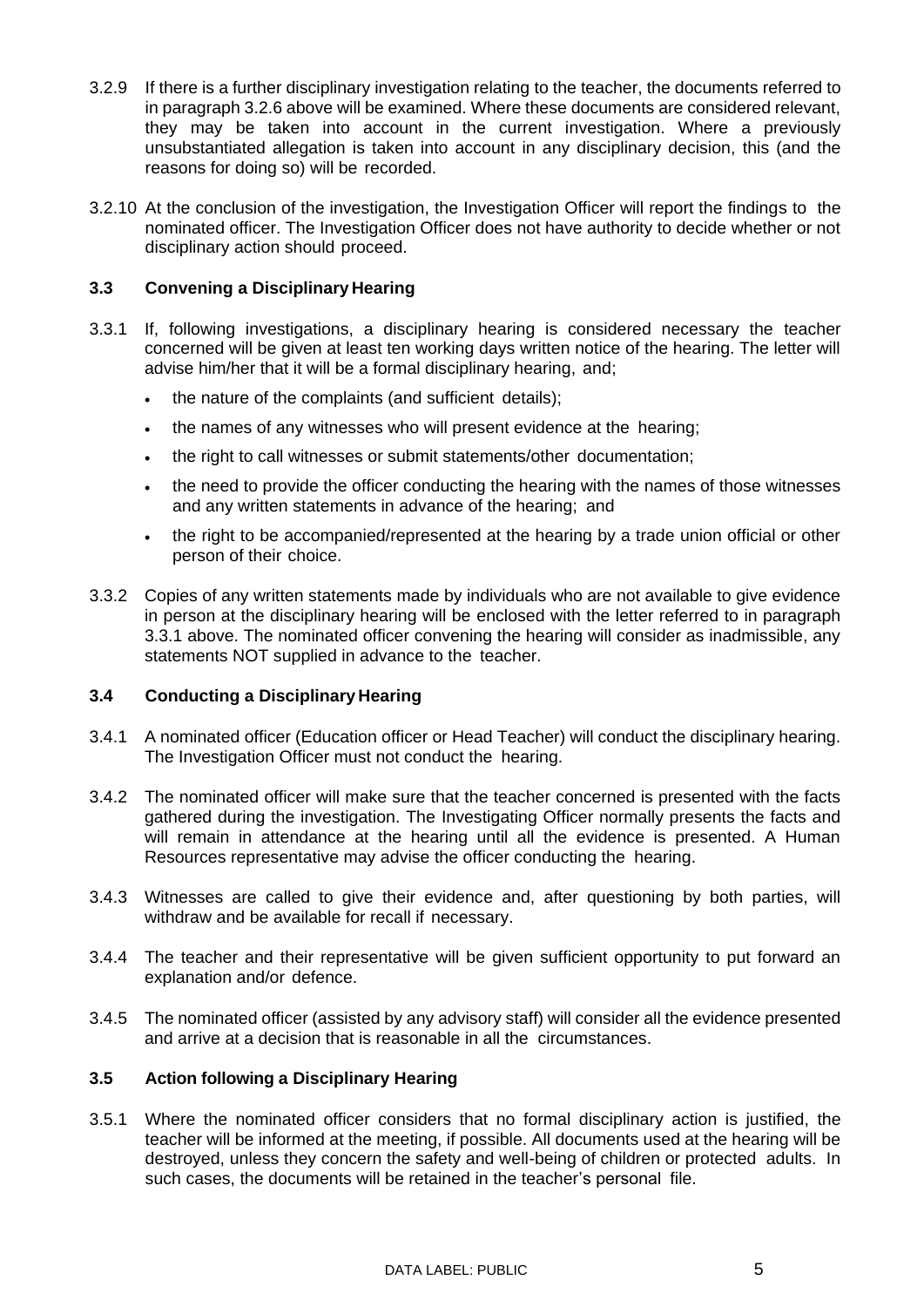3.5.2 Except in cases of oral warnings, disciplinary action will be notified/confirmed in writing within five working days of the hearing. The letter will be handed to the teacher personally or sent by recorded delivery. The teacher may also request that a copy be sent to their representative.

# <span id="page-5-0"></span>**4. ORAL WARNINGS**

- 4.1 Minor offences relating to conduct or performance, will result in the teacher concerned being given an oral warning by the appropriate nominated officer (Education officer or Head Teacher).
- 4.2 The teacher will be advised:
	- that the warning represents the first stage in the formal procedure;
	- of the reasons for the warning and of the likely consequences of further offences;
	- of the date from which the warning will normally be disregarded for disciplinary purposes;
	- of the date the warning will be expunged if no further disciplinary action is taken; and
	- of the right of appeal against an oral warning (see section 12 below).

See section 14 below for details of expiry/disregard/expunge periods for warnings.

4.3 The nominated officer will complete a Record of Oral Warning form (see Appendix 5). The teacher will be given a copy of the form and the original will be placed in the teacher's personal file. The form will be removed from the file after the specified period.

# <span id="page-5-1"></span>**5. WRITTEN WARNINGS**

- 5.1 A written warning may be issued where:
	- a teacher who has been issued with an oral warning fails to achieve and maintain the required improvement in conduct or performance or where a further act or omission warranting disciplinary action occurs; or
	- the misconduct or failure in performance is considered to be sufficiently serious to warrant this form of disciplinary action.
- 5.2 A letter of formal warning will be issued in the name of the nominated officer who conducted the disciplinary hearing and will state:
	- that a formal written warning is being given;
	- the nature of the unsatisfactory matters dealt with at the hearing;
	- the date of any previous oral warning where appropriate;
	- the action required by the teacher to remedy the matter:
	- that subsequent failure in conduct or performance will normally result in more serious disciplinary action;
	- that a copy of the warning letter will be placed on the teacher's personal file;
	- the date from which the warning will normally be disregarded for disciplinary purposes;
	- the date the warning will be expunged if no further disciplinary action is taken; and
	- the teacher's right of appeal (see section 13 below).

See section 13 below for details of expiry/disregard/expunge periods for warnings.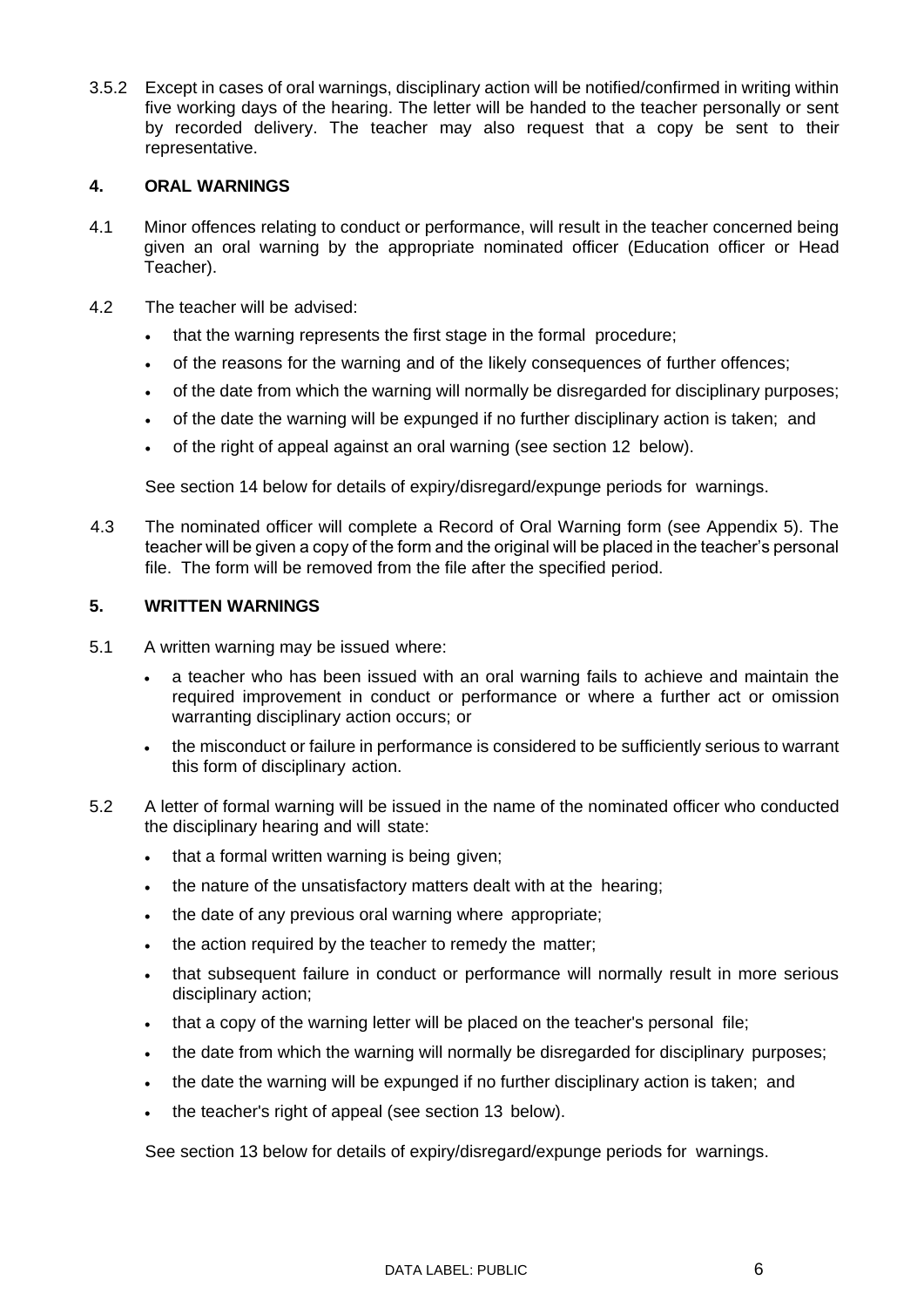#### <span id="page-6-0"></span>**6. FINAL WRITTEN WARNINGS**

- 6.1 A final written warning may be issued where:
	- a teacher, who has been issued with a written warning, fails to achieve and maintain the required improvement in conduct or performance or where a further act or omission warranting disciplinary action occurs; or
	- the misconduct or failure in performance is of a sufficiently serious nature to warrant it.
- 6.2 The nominated officer who conducted the disciplinary hearing will issue a final written warning. The letter will contain all information described in paragraph 5.2 above. It will also state that any subsequent failure in conduct or performance will normally result in dismissal.

# <span id="page-6-1"></span>**7. PUNITIVE DISCIPLINARYACTION**

- 7.1 Punitive disciplinary action may be taken where:
	- following a final warning, the teacher fails to achieve and maintain the required improvement in conduct or performance or a further act or omission warranting disciplinary action occurs; or
	- failure in conduct or performance occurs of a sufficiently serious nature to justify such disciplinary action without prior warning.
- 7.2 Punitive disciplinary action refers to:
	- withholding an annual increment in conjunction with a final written warning;
	- suspension without pay (for a period normally not exceeding three working days), in conjunction with a final written warning:
	- demotion and/or transfer to another job, place of work or service, in conjunction with a final written warning;
	- dismissal with due notice; or
	- summary dismissal i.e. dismissal without notice, only in cases of gross misconduct (see section 8 below).
- 7.3 The nominated officer (Depute Chief Executive of Education or senior Education officer) will hold a disciplinary hearing with the teacher concerned. Following consultation with the Head of Corporate Services, the hearing will be convened and conducted in accordance with the procedure set down in sections 3.3 – 3.5. The Head of Corporate Services may, with the agreement of the Depute Chief Executive, attend or be represented at the hearing in an advisory capacity.
- 7.4 The decision of the nominated officer conducting the disciplinary hearing will be notified to the teacher and confirmed in writing. Where it has been decided that punitive action is to be taken, the letter will:
	- refer to previous warnings (if appropriate);
	- state clearly the punitive disciplinary action taken and the effective date;
	- specify the reasons for the action;
	- advise of the right to appeal to the Education Executive's Appeals Committee and the date by which notice of appeal should be received; and
	- where appropriate, advise of the right to submit a claim of unfair dismissal to an Employment Tribunal and the time limit for submission of such a claim.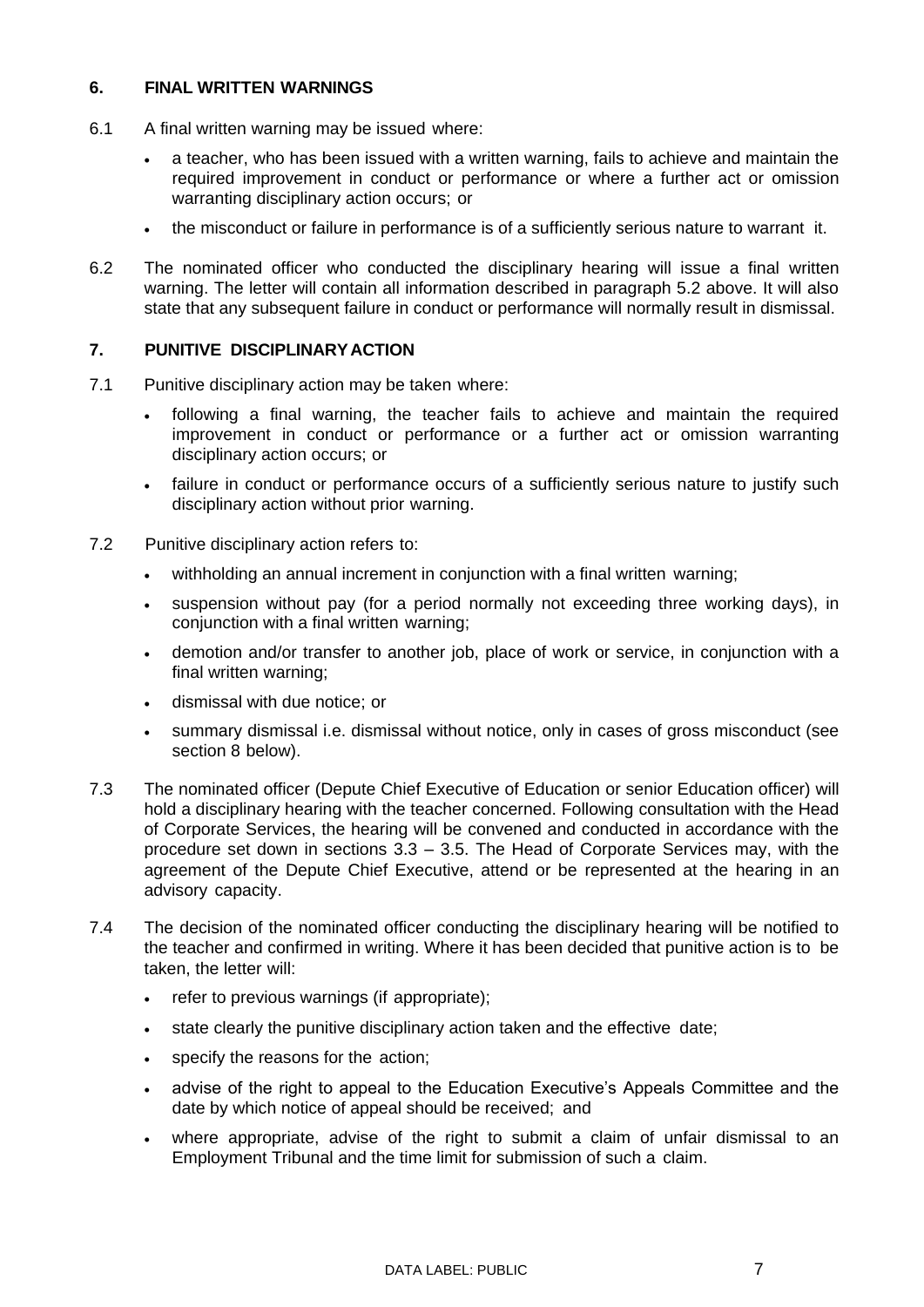7.5 Where a teacher does not agree to the application of the punitive disciplinary action, it should be made clear to them that the council will have no alternative but to proceed to dismiss.

#### <span id="page-7-0"></span>**8. GROSS MISCONDUCT**

- 8.1 Teachers will normally be given a final written warning regarding their conduct or performance before dismissal is considered. It is recognised however that teachers may be dismissed without previous warning where gross misconduct is deemed to have occurred.
- 8.2 For the purpose of this procedure gross misconduct is behaviour of such a nature that the council is unable to tolerate the continued employment of the individual concerned.
- 8.3 Where gross misconduct is alleged, the Depute Chief Executive of Education (or other nominated senior Education officer), in consultation with the Head of Corporate Services, may suspend the teacher on full pay:
	- pending further investigations into the circumstances of the case, and/or
	- when it is considered to be undesirable for the teacher to remain at work prior to the disciplinary hearing.

Written confirmation of the suspension will be forwarded to the teacher by recorded delivery within three working days and will state the reasons for the suspension. Suspension in these circumstances will not be regarded as a form of disciplinary action.

- 8.4 Teachers suspended in the circumstances described in paragraph 8.3 will receive full pay during the period of suspension.
- 8.5 In certain circumstances (e.g. where an incident occurs in an isolated location) it may be necessary for a supervisor who has not been delegated formal powers of suspension to effectively suspend a teacher on full pay by sending him/her home or removing the teacher from duty without consulting an authorised senior officer. In such circumstances the Depute Chief Executive of Education (or other nominated senior Education officer) will be informed as soon as possible and will consult the Head of Corporate Services before deciding whether or not to formally suspend the teacher concerned on full pay.

# <span id="page-7-1"></span>**9. DISCIPLINARY ACTION IN RELATION TO HEAD TEACHERS**

- 9.1 Head Teachers have authority to warn teachers where their work, conduct or omission justifies disciplinary action.
- 9.2 The Depute Chief Executive of Education and Head of Service have authority to warn Head Teachers where their work, conduct or omission justifies disciplinary action.
- 9.3 Oral or written warnings may be given, depending on the circumstances (in accordance with sections 4 and 5 above).
- 9.4 Where a written warning has been received, committing a similar act or subsequent offence may result in the teacher receiving another warning. This may be a final warning (depending on the circumstances) and will be in accordance with section 6 above.
- 9.5 The Chair of the Education Executive will be informed of all decisions to dismiss.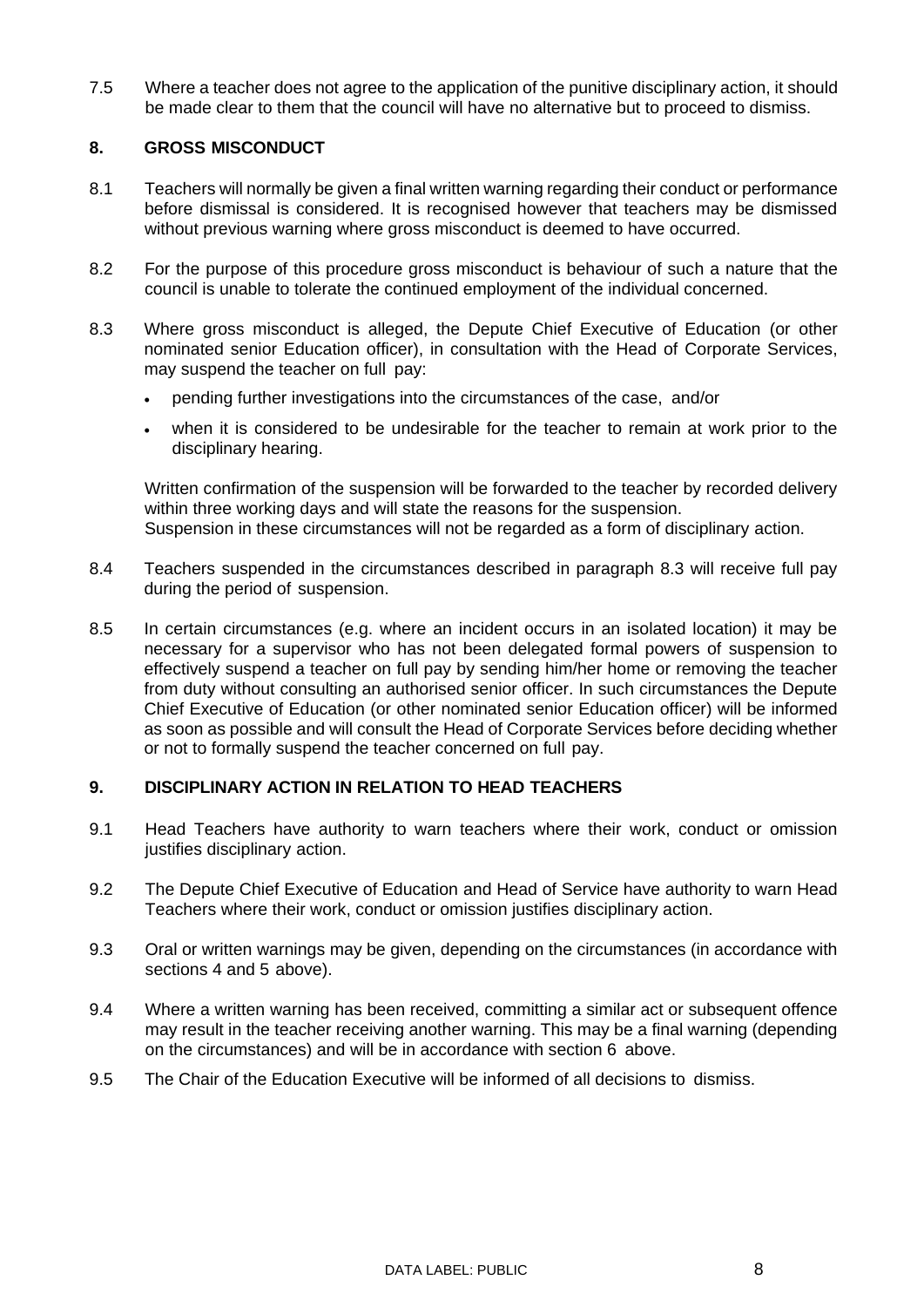# <span id="page-8-0"></span>**10. PRECAUTIONARY SUSPENSION**

- 10.1 Where there is an allegation of gross misconduct, the Depute Chief Executive of Education (or Head of Education), in consultation with a nominated Human Resources representative may place the teacher on precautionary suspension.
- 10.2 Precautionary suspensions should only be used:
	- in the most serious cases of misconduct or poor performance; or
	- where the teacher's presence at the normal place of work could prejudice the investigation,
- 10.3 Consideration could be given to a temporary transfer pending the conclusion of the investigation and any subsequent disciplinary process.
- 10.4 Precautionary suspensions are on full pay (teacher's normal salary, including any appropriate contractual pay elements), and must not be associated with any assumption of guilt. All precautionary suspensions should be reviewed at agreed regular intervals (e.g. 10 days).
- 10.5 The teacher will receive written confirmation of the suspension within three working days. The letter will be sent by recorded delivery and will advise the teacher of the reasons for suspension. Such suspension will not be regarded as a form of disciplinary action.

# <span id="page-8-1"></span>**11. DISMISSAL**

- 11.1 The Depute Chief Executive of Education may proceed with dismissal for:
	- serious repeated misconduct or poor performance within the 'live' period of a previous final written warning; or
	- gross misconduct for which no previous warning exists.
- 11.2 The teacher must be given written notice of the effective date of dismissal and advised:
	- whether the dismissal is summary or with notice; and
	- of the right to request that the appropriate professional association be formally notified.

# **12. PVG REFERRAL**

- 12.1 Where, as a result of disciplinary action, a decision is taken to either dismiss an employee in a regulated position or take action short of dismissal that involves the employee being transferred to a non-regulated position; the Nominated Officer must consult the HR Services Manager on whether it is appropriate to convene a PVG referral panel in accordance with section 6 of the [Policy and Procedure on Protection of Children and Protected Adults](https://www.westlothian.gov.uk/media/28452/Policy-and-Procedure-on-the-Protection-of-Children-and-Protected-Adults/pdf/Policy___Procedure_for_the_protection_of_children_and_protected_adults.pdf?m=637140754936770000)
- 12.2 Where it is determined that a PVG panel should be convened, the Nominated Officer is responsible for requesting that the Head of Corporate Services arranges a meeting of the PVG Referral Panel.

# <span id="page-8-2"></span>**13. CRIMINAL OFFENCES**

- 13.1 Teachers are required to disclose details of any criminal convictions or charges, police cautions, involvement in any police investigation or disciplinary action taken by the General Teaching Council for Scotland (GTCS) occurring either prior to commencing, or during employment with the council. Failure to do so may be dealt with under the terms of this Disciplinary Procedure.
- 13.2 Teachers will not be disciplined solely because they have been charged with or convicted of a criminal offence. In all such cases, consideration will be given to the nature of the alleged or proven offence, and the relevance of the offence to the employment relationship between the council and the teacher.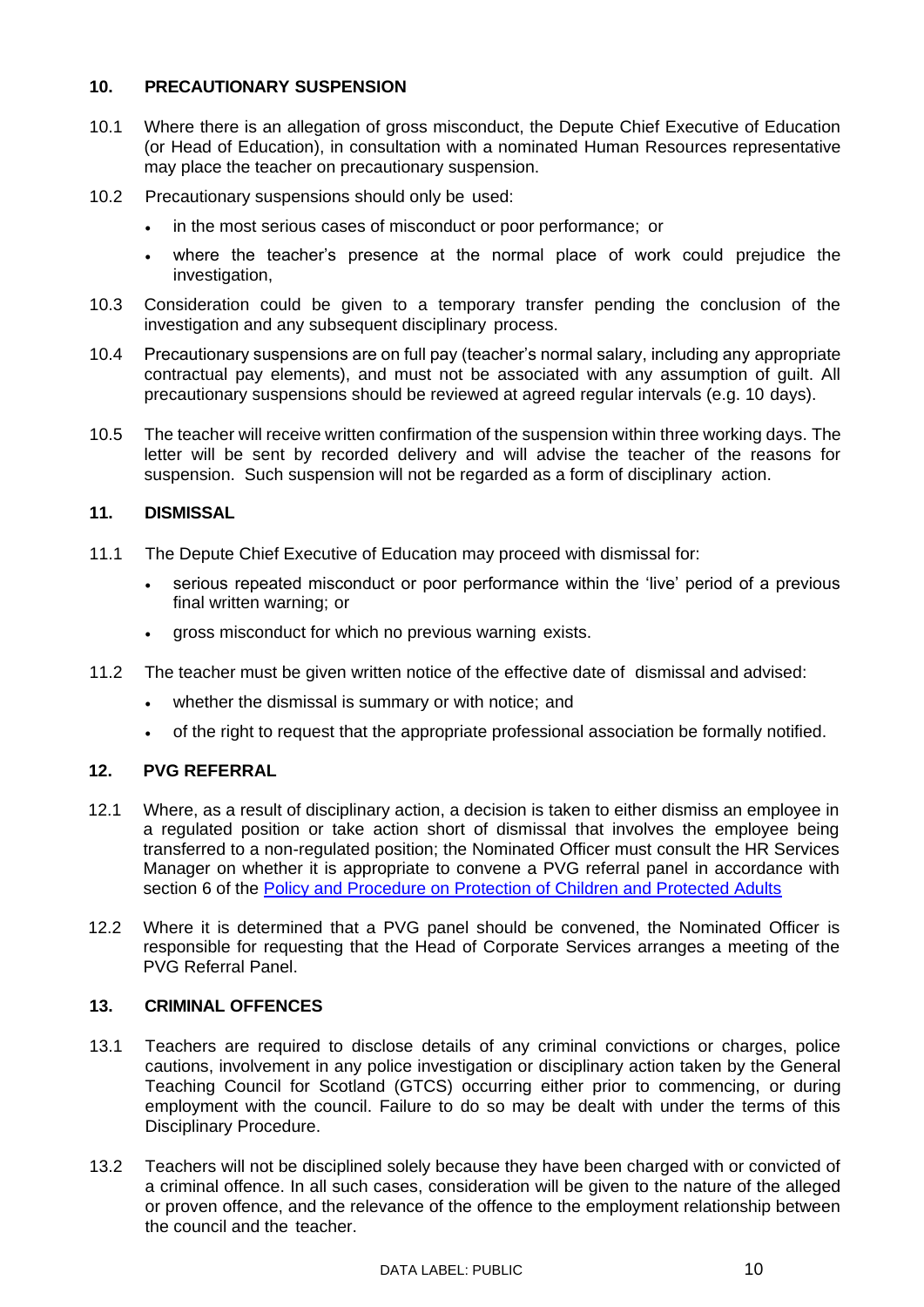- 13.3 Where disciplinary action is being considered due to an alleged or proven criminal offence, the council's Education officers will thoroughly investigate the matter.
- 13.4 In cases of any suspected financial irregularities, the Head of Finance will be informed and, if appropriate, an audit investigation will be carried out. The Depute Chief Executive of Education or Head of Education may suspend the teacher on full pay.
- 13.5 Following investigations, the nominated senior Education officer may determine that the available evidence is sufficient to justify holding a disciplinary hearing prior to the outcome of any criminal proceedings.

#### **14. APPEALS AGAINST DISCIPLINARY ACTION Appeals Against Warnings**

- 14.1 Appeal hearings are conducted in accordance with the procedural rules governing the operation of the Appeals Committee.
- 14.2 The Depute Chief Executive of Education (or nominated Education officer more senior than the officer who issued the original warning) will hear these appeals. The officer who considered the case at the first-level hearing will present the case for the council.
- 14.3 The Depute Chief Executive of Education will hear appeals against final warnings.
- 14.4 Teachers may appeal against oral or written warnings, by writing to the Depute Chief Executive of Education, indicating the grounds of appeal. This must be done within ten working days of receipt of confirmation of the warning.
- 14.5 Appeals against warnings will be heard as soon as possible, normally within ten working days of receiving the written notice of appeal.
- 14.6 Teachers will receive at least five working days written notice of their appeal hearing. They will also be advised of their right to be accompanied at the hearing by a trade union official or other person of their choice.
- 14.7 The officer hearing the appeal may confirm, amend or withdraw the disciplinary action. The officer may not substitute the original sanction imposed with a more serious form.
- 14.8 The teacher will, if possible, be advised of the decision at the end of the appeal hearing. The decision will also be confirmed in writing within five working days. There is no further right of appeal.
- 14.9 Where the Depute Chief Executive of Education issues a warning in person, any appeal will be referred to the Appeals Committee for consideration.

#### **Appeals Against Punitive Disciplinary Action**

- <span id="page-9-0"></span>14.10 Appeals against punitive disciplinary action or dismissal must be made in writing to the Head of Corporate Services, indicating the grounds of the appeal. This must be done within ten working days of receipt of written notification of the disciplinary action or dismissal. A copy of the letter should also be sent to the Depute Chief Executive of Education.
- 14.11 The Head of Corporate Services will arrange for appeals to be heard by the council's Appeals Committee. Hearings will be within twenty working days of receipt of the letter of appeal, or as soon as possible after that. See Appendix 3 for the Appeals Procedure.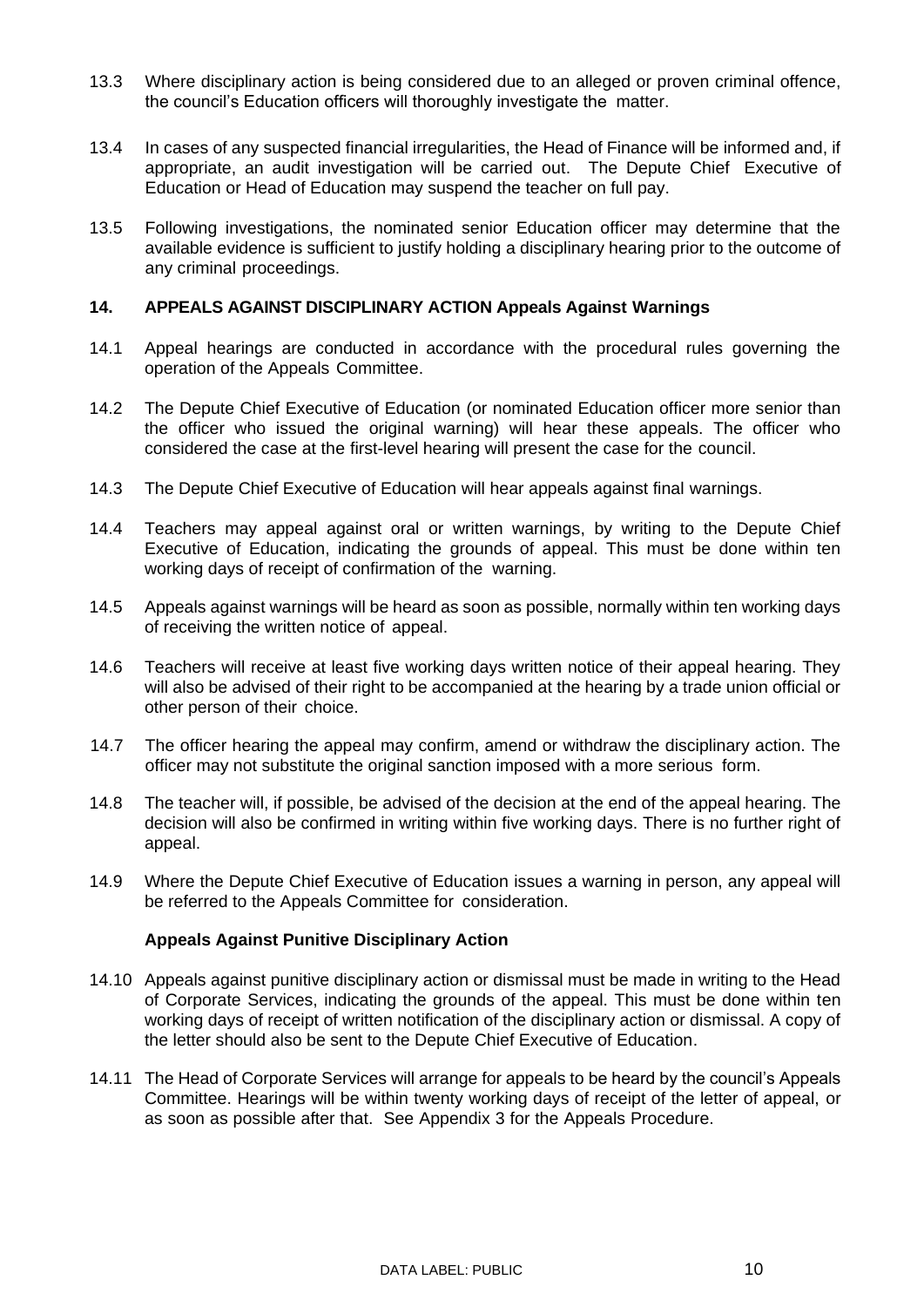# **Effect of Appeals on Disciplinary Record**

- <span id="page-10-0"></span>14.12 Where a disciplinary action is withdrawn or modified, the written reference on the teacher's personal file will be expunged or amended as appropriate. The teacher's representative, if any, will also be notified.
- 14.13 Teachers have a right of access to their personal file to ensure that the written reference has been removed or appropriately amended.

# <span id="page-10-1"></span>**15. EXPIRY OF WARNINGS**

15.1 Warnings, and other formal disciplinary action short of dismissal, will normally be disregarded for disciplinary purposes after a period of satisfactory employment as indicated below:

| <b>Type of Warning</b>                                                                 | <b>Disregard Period</b> |
|----------------------------------------------------------------------------------------|-------------------------|
| Oral                                                                                   | after six months        |
| Written                                                                                | after nine months       |
| <b>Final Written</b>                                                                   | after twelve months     |
| Punitive Disciplinary action short of dismissal in<br>conjunction with a final warning | after eighteen months   |

- 15.2 Warnings for disciplinary purposes may not be disregarded where:
	- a teacher's persistent misconduct warrants such action;
	- the misconduct for which the warning was issued related to the safety and well-being of young and/or vulnerable people in receipt of client services from the council and is considered to be relevant to the individual circumstances under consideration; or
	- the nominated officer (following consultation with the Head of Corporate Services), considers that the sensitivity of the misconduct, combined with the nature of the teacher's current post and foreseeable future employment with the council, justifies the warning to be available for future consideration.
- 15.3 All written reference to a formal warning will be expunged from the teacher's personal file after the following periods:

| <b>Type of Warning</b>                          | <b>Expunge Period</b>    |
|-------------------------------------------------|--------------------------|
| Oral                                            | after twelve months      |
| Written                                         | after eighteen months    |
| <b>Final Written</b>                            | after twenty four months |
| Punitive disciplinary action short of dismissal | will NOT be expunged     |

- 15.4 A warning will not be expunged:
	- if another disciplinary action is taken against a teacher before the date the warning is due to be expunged. The warning will remain on the teacher's record for an additional period in accordance with the above provisions commencing from the date of the recent disciplinary action; or
	- for the reasons indicated in section 14.2 above.
- 15.5 A decision not to disregard or expunge a warning (and the reasons why) will be notified to the teacher at the time the warning is issued. This will also be confirmed to the teacher in writing.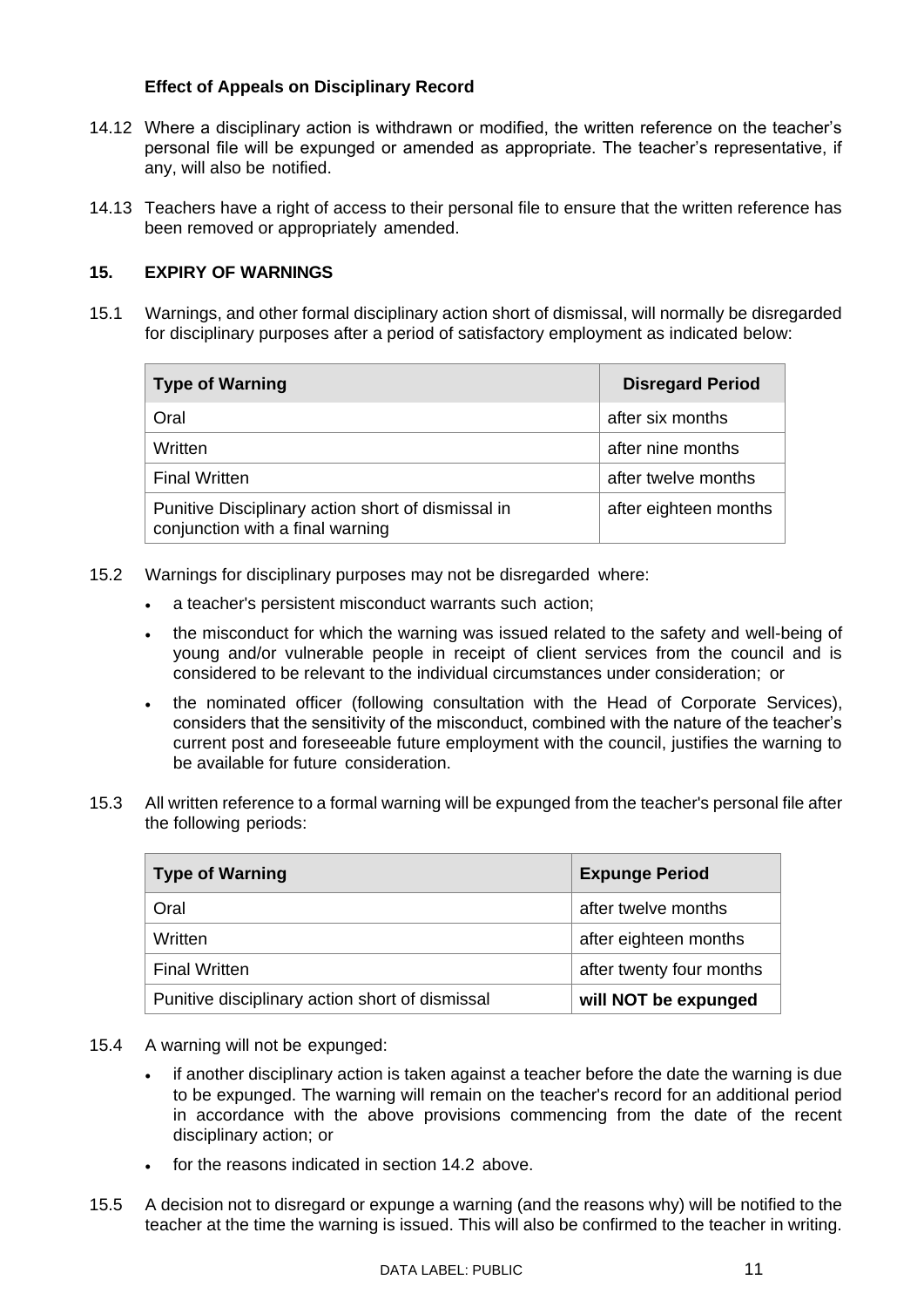The teacher has a right of appeal against this decision in accordance with the arrangements set out in section 13 above.

15.6 In cases of performance, the [GTCS Code of Practice on Competence](http://www.gtcs.org.uk/web/FILES/teacher-regulation/code-of-practice-on-teacher-competence.pdf) should be followed at all times. Before taking action for dismissal, the Depute Chief Executive of Education must make sure that the Code has been followed.

# <span id="page-11-0"></span>**16. TRADE UNION OFFICIALS**

- 16.1 Disciplinary hearings involving teachers, who are accredited trade union representatives, will not be convened until the circumstances have been discussed with a full-time official of the trade union concerned. Where there is the possibility of disciplinary action being taken against a trade union representative, the Head of Corporate Services will be consulted at the earliest opportunity.
- 16.2 Where there is alleged gross misconduct of an accredited trade union representative, he/she will be suspended on full pay following consultation with the Head of Corporate Services. The teacher will receive written confirmation of the suspension within three working days. A fulltime official of the trade union concerned will be informed of the suspension at the earliest opportunity and sent a copy of the letter to the teacher. The Head of Corporate Services will be also be given a copy of the letter.

# <span id="page-11-1"></span>**17. TIME LIMITS**

The time limits contained within this procedure may be varied by mutual agreement.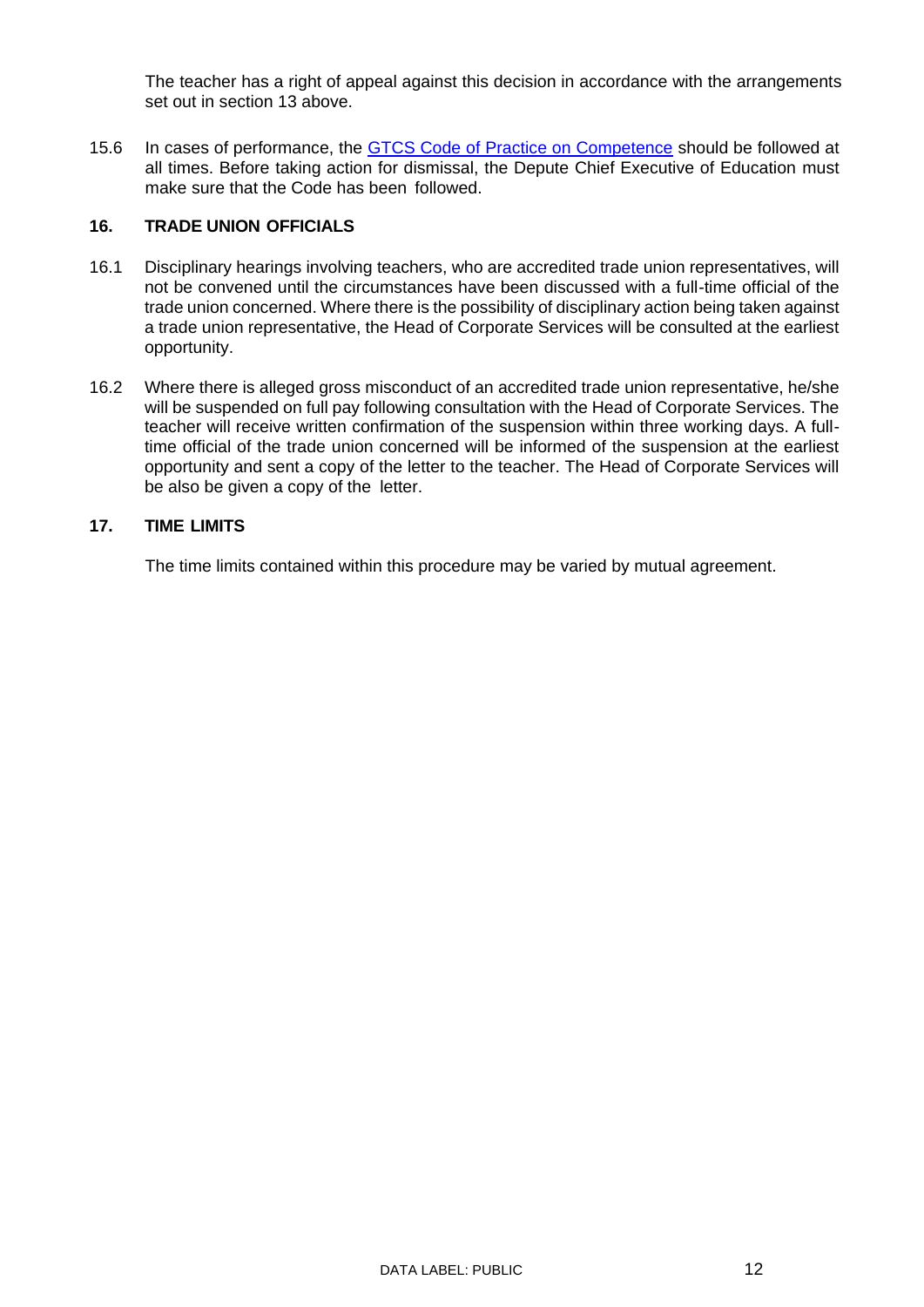**APPENDIX 1**



# **DISCIPLINARY PROCEDURE (TEACHERS)**

#### **INVESTIGATORY PROCESS**

Employment Tribunals and the courts have stressed that disciplinary decisions must be based on 'reasonable' investigation of the facts. It is essential, therefore, that a thorough fact-gathering process be followed in ALL cases.

To avoid possible accusation of bias and lack of impartiality, the investigation process must be separated from the decision-making. It may be difficult to separate these two processes in smaller council areas. However, Services should, wherever possible, make sure that the officer conducting the investigation does NOT also conduct the disciplinary hearing.

Where it is not practical to separate the investigation and decision-making processes, supervisors can deal with relatively minor matters likely to involve both.

In all serious cases the officer conducting the investigation must NOT also conduct the decisionmaking processes.

Normally the Investigation Officer will be a line manager with responsibility for the teacher's work. However, other managers can carry out the role. Alternatively, because of their specialist knowledge and relative 'distance' from events, Human Resources could carry out or assist in the investigation. Care should be taken to make sure that another member of the HR team is available to give advice at any disciplinary hearing.

The precise nature of the investigation will vary according to the circumstances. It is important that the Investigation Officer gathers all relevant facts as quickly as possible while they are fresh in everyone's mind. The Investigation Officer should also gather any relevant background information e.g. relationships between employees, custom and practice etc.

It may be clear during the early stages of an investigation that the allegation is serious enough to justify suspending the teacher pending a full investigation. Human Resources should be consulted, where possible, before this decision is made.

If it is decided that the teacher should be suspended, the Depute Chief Executive of Education, or Head of Education should personally inform him/her.

In ALL cases, the teacher must receive written confirmation of the suspension within three working days.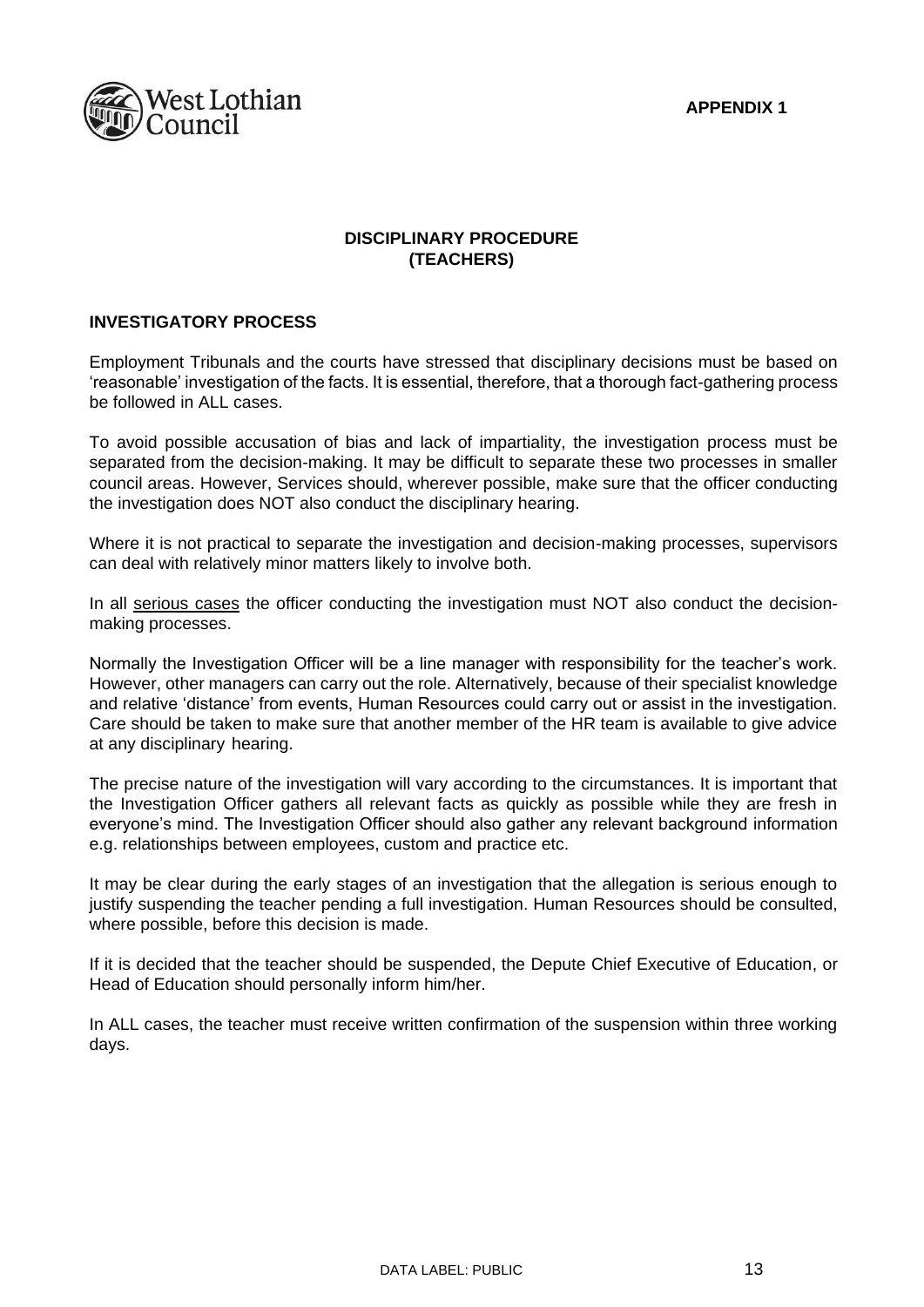**APPENDIX 2**



# **DISCIPLINARY PROCEDURE (TEACHERS)**

#### **INVESTIGATORY INTERVIEWS**

The purpose of investigatory interviews is to determine the facts relating to matters under investigation. Only after these interviews are held should it be decided if there are grounds for a formal disciplinary hearing.

The investigatory interview need not be over-formalised. However, it is important that the Investigating Officer makes the teacher aware at the outset, that the interview is part of an on - going disciplinary enquiry that could result in formal disciplinary proceedings.

Investigatory interviews must be carried out in ALL cases, with:

- the teacher concerned;
- other employees who were witnesses to events or who may have general, relevant information; and
- anyone else directly involved in the matters being investigated (e.g. clients, members of the public etc.)

The teacher concerned should be given notice of items to be discussed and given the right to be accompanied at their investigatory interview. However, as with counselling interviews, the discussion should only be between the Investigating Officer and the teacher.

On occasion it may be necessary to interview individuals who are not council employees.

Where the person making allegations against an employee is also a client of the council, the following matters will need to be considered before proceeding with the investigation e.g.:

- age of the client;
- nature of any illness, handicap or disability affecting the client; and
- possible effects of an interview on the client

This will lead to other considerations such as:

- Who the Investigation Officer should be (e.g. someone who is well known to the client).
- Who else should be present (e.g. the client's parent/guardian or social worker, management and trade union observers).
- How the interview should be recorded (e.g. a statement from longhand notes, or a transcription from shorthand notes).

As these considerations are more likely to arise in potentially serious cases, advice should be sought from Human Resources as they occur.

In cases of suspected theft, fraud, or other form of financial mismanagement in the course of a teacher's employment, an audit enquiry will be required and the investigation process dealt with under section 12 above.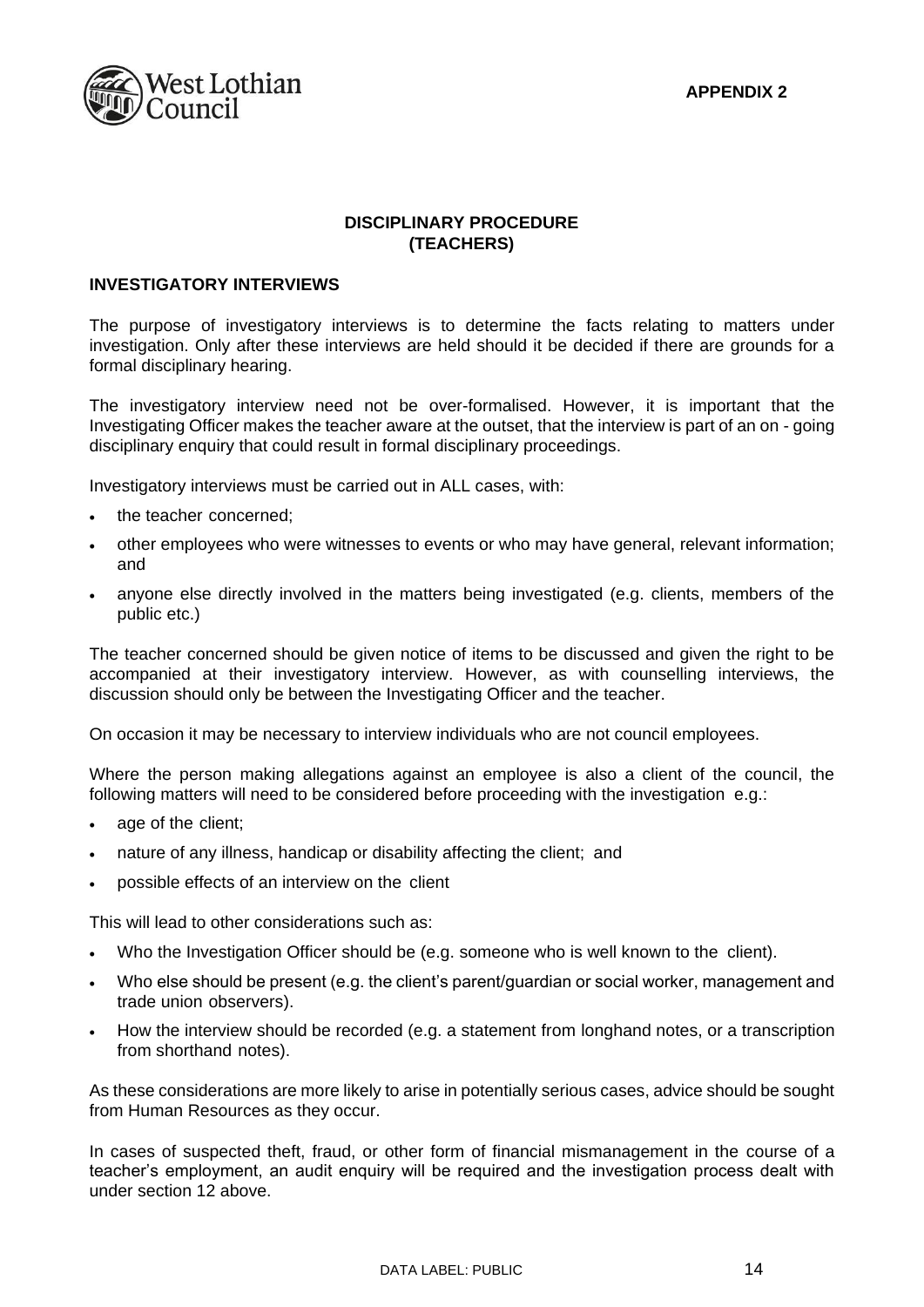

# **EMPLOYEE APPEALS COMMITTEE**

# **PROCEDURE FOR CONSIDERATION OF APPEALS AGAINST DISCIPLINARY ACTION**

# **1. TERMS OF REFERENCE**

- 1.1 The Employee Appeals Committee will be convened to hear an appeal against a decision to:
	- (a) dismiss or take other forms of punitive disciplinary action as defined in paragraph 8 of the disciplinary procedure; or
	- (b) issue a warning, oral or written, where, exceptionally, the warning has been issued by a Depute Chief Executive in person.
- 1.2 The Employee Appeals Committee has delegated power to decide appeals and will be the council's final arbiter on such matters.

# **2. CONDITIONS RELATING TO AN APPEAL**

- 2.1 For the Employee Appeals Committee to be convened notice of appeal against disciplinary action must be lodged with the Head of Corporate Services within ten working days of the appellant receiving written notification of the decision arising out of the disciplinary hearing.
- 2.2 The notice of appeal, which must be in writing, may be lodged by the appellant or their trade union or by some other person of the appellant's choice.
- 2.3 The appellant and their representative, if any, will be given a minimum of ten working days' notice in writing of the date, time and place of the appeal hearing.

#### **3. MEMBERSHIP OF THE EMPLOYEE APPEALS COMMITTEE**

- 3.1 The Employee Appeals Committee comprises a panel of twelve members. Five members are called to Employee Appeals Committee meetings and three form a quorum.
- 3.2 Where a meeting of the Employee Appeals Committee is adjourned for any reason, only those members in attendance at the original hearing will be eligible to attend the reconvened hearing.

# **4. REPRESENTATION AND ATTENDANCE OF OFFICERS**

- 4.1 The Depute Chief Executive of Education (or representative) will represent the council at the appeal hearing.
- 4.2 The appellant will have the right to be represented at the appeal hearing by a trade union official or officials or by some other person(s) of their choice.
- 4.3 The Committee Services Manager or representative will act as Clerk to the Employee Appeals Committee.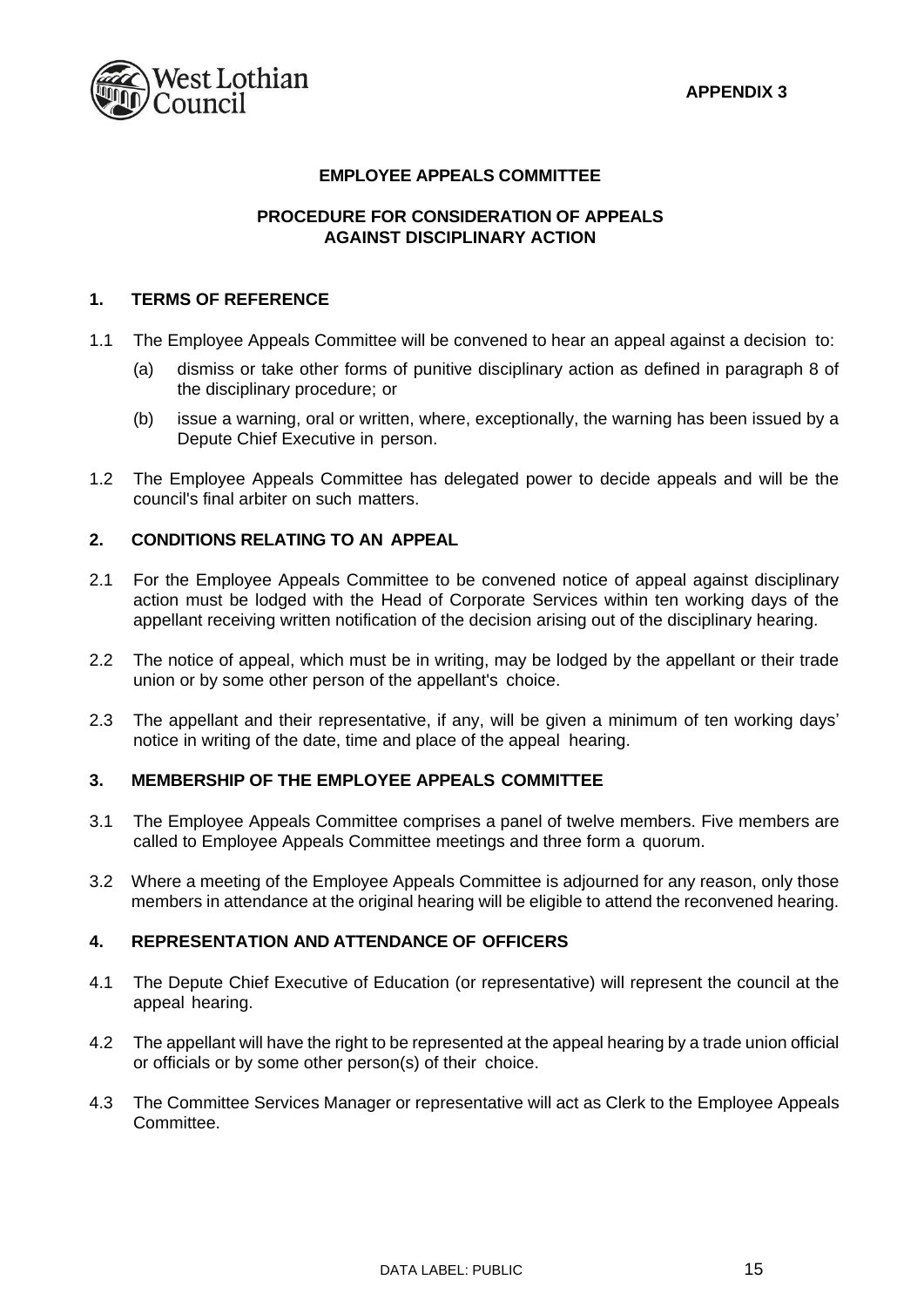- 4.4 The Head of Corporate Services or representative will act as adviser to the Employee Appeals Committee.
- 4.5 If an appeal hearing is adjourned, all parties involved will ensure that, other than in exceptional circumstances, the original representatives attend the re-convened hearing for continuity purposes.
- 4.6 Where the appeal relates to disciplinary action taken in respect of inappropriate behaviour towards children or other vulnerable groups, the Chief Social Worker or their nominee will act as an adviser to the Employee Appeals Committee on child protection and related matters.

# **5. PROCEDURE PRIOR TO APPEAL HEARING**

- 5.1 Following submission of a written notice of appeal, the appellant or their representative will submit to the Committee Services Manager:
	- a written statement indicating the grounds of the appeal;
	- copies of any written statements made by witnesses for the appellant which were considered at the original disciplinary hearing;
	- a copy of any other documents to be placed before the Employee Appeals Committee; and
	- the names of any witnesses to be called to give evidence on behalf of the appellant.
- 5.2 The Depute Chief Executive of Education will submit to the Committee Services Manager:
	- a written statement of case against the appellant;
	- copies of any written statements made by witnesses for the council which were considered at the original disciplinary hearing;
	- a copy of any other documents to be placed before the Employee Appeals Committee; and
	- the names of any witnesses to be called to give evidence on behalf of the council.
- 5.3 In cases involving dismissal where the decision to dismiss was taken after consideration of medical evidence, whether direct or indirect, a report by the Medical Adviser will be submitted to the Employee Appeals Committee. The Medical Adviser will attend the appeal hearing as a witness on behalf of the Service. Independent medical evidence may be introduced on behalf of the appellant.
- 5.4 The Committee Services Manager will issue the agenda for the meeting of the Employee Appeals Committee, which will contain all the documents submitted under paragraphs 5.1, 5.2 and, where appropriate, 5.3 above, not less than 5 working days in advance of the appeal hearing.
- 5.5 The Employee Appeals Committee may order such other information and/or documents to be submitted as it may consider appropriate.

# **6. PROCEDURE TO BE FOLLOWED AT APPEAL HEARING**

- 6.1 Witnesses will be excluded until called unless it is agreed that they should be present from the start of the hearing.
- 6.2 The council's representatives will present the case, in the presence of the appellant and their representatives, and may call witnesses.
- 6.3 The appellant or their representatives will have the opportunity to ask questions of the council's representatives and witnesses.The Employee Appeals Committee members will have the opportunity to ask questions of the council's representatives and witnesses.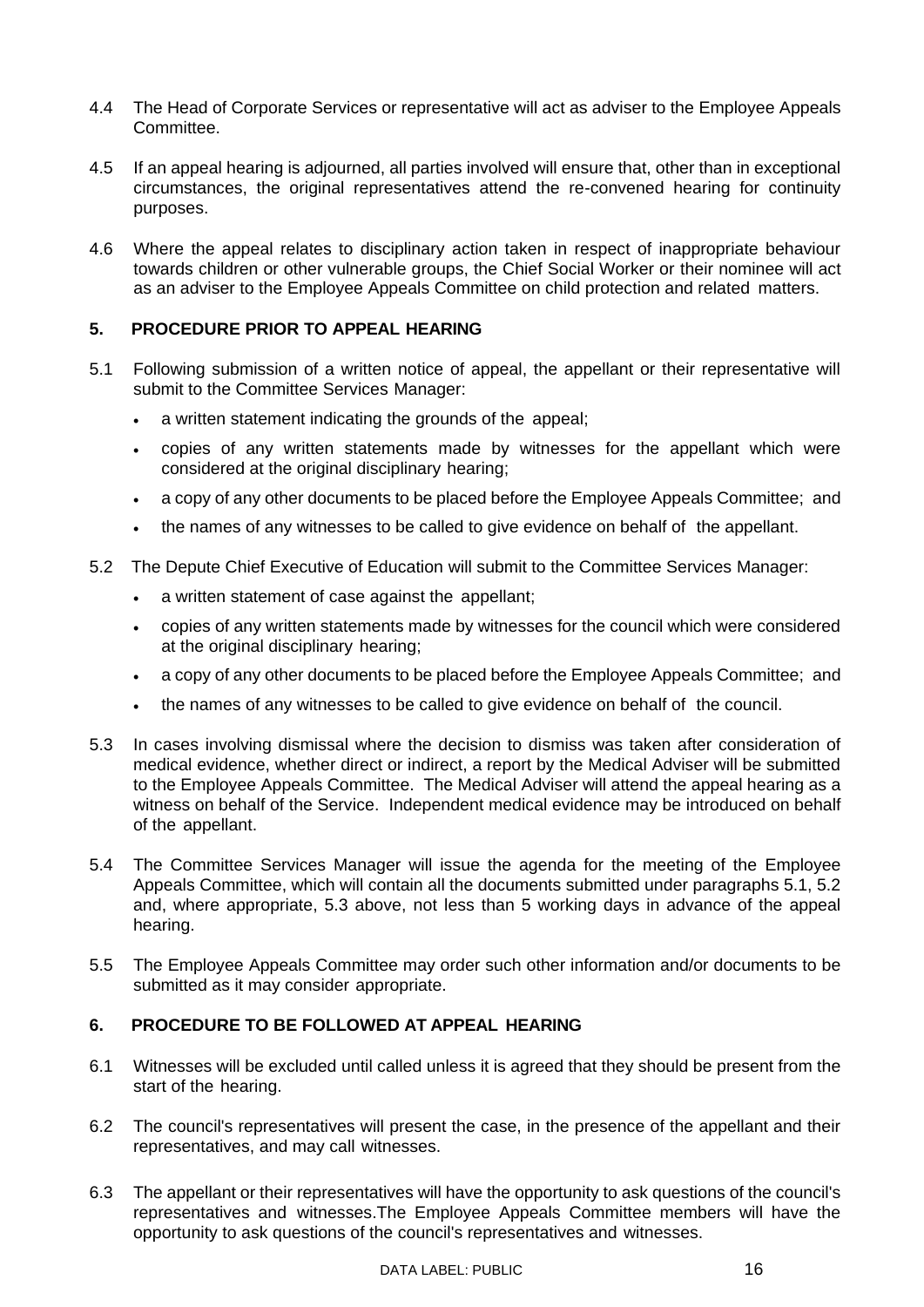- 6.4 The council's representatives will have the opportunity to re-examine witnesses on any matter referred to in their questioning by Employee Appeals Committee members, the appellant or their representatives.
- 6.5 The appellant or their representatives will put the case in the presence of the council's representatives and may call witnesses.
- 6.6 The council's representatives will have the opportunity to ask questions of the appellant, their representatives and witnesses.
- 6.7 The Employee Appeals Committee members will have the opportunity to ask questions of the appellant, their representatives and witnesses.
- 6.8 The appellant or their representatives will have the opportunity to re-examine witnesses on any matters referred to in their questioning by the members of the Employee Appeals Committee or the council's representatives.
- 6.9 The council's representatives, then the appellant or their representatives, will have the opportunity to sum up their cases if they so wish. The summing up will not introduce any new matter.
- 6.10 If at any stage new facts are alleged or new evidence produced, the Employee Appeals Committee, either at the request of one or both parties or of its own volition, may adjourn the hearing for such period as it may deem reasonable. If any new and important medical evidence is produced, the hearing may be adjourned for a period of not more than 14 days to allow the appropriate medical reports to be submitted.
- 6.11 At the conclusion of the evidence the council's representatives, the appellant and their representatives and any witnesses will withdraw.
- 6.12 The Employee Appeals Committee, together with the officers appointed to assist the Committee, will deliberate in private, only recalling the council's representatives and the appellant and their representatives to clarify points of uncertainty on evidence already given. If recall is necessary, both parties are to return, notwithstanding only one is concerned with the point, giving rise to doubt.
- 6.13 The Employee Appeals Committee will, if practicable, announce its decision to the parties at the conclusion of the hearing. In any event the decision will be notified, in writing, to the appellant and their representatives by the Committee Services Manager within three working days of the date of the hearing.

# **7. POWERS OF THE APPEALS COMMITTEE IN DISCIPLINARY CASES**

- 7.1 The form of the decision of the Employee Appeals Committee will be announced and confirmed in one of the following, as appropriate:
	- "that the grounds of the appeal have been substantiated and the appeal be upheld"
	- "that the grounds of the appeal have been substantiated in part and the appeal be upheld to the extent that ....... "
	- "that the grounds of the appeal have not been substantiated and the appeal be not upheld".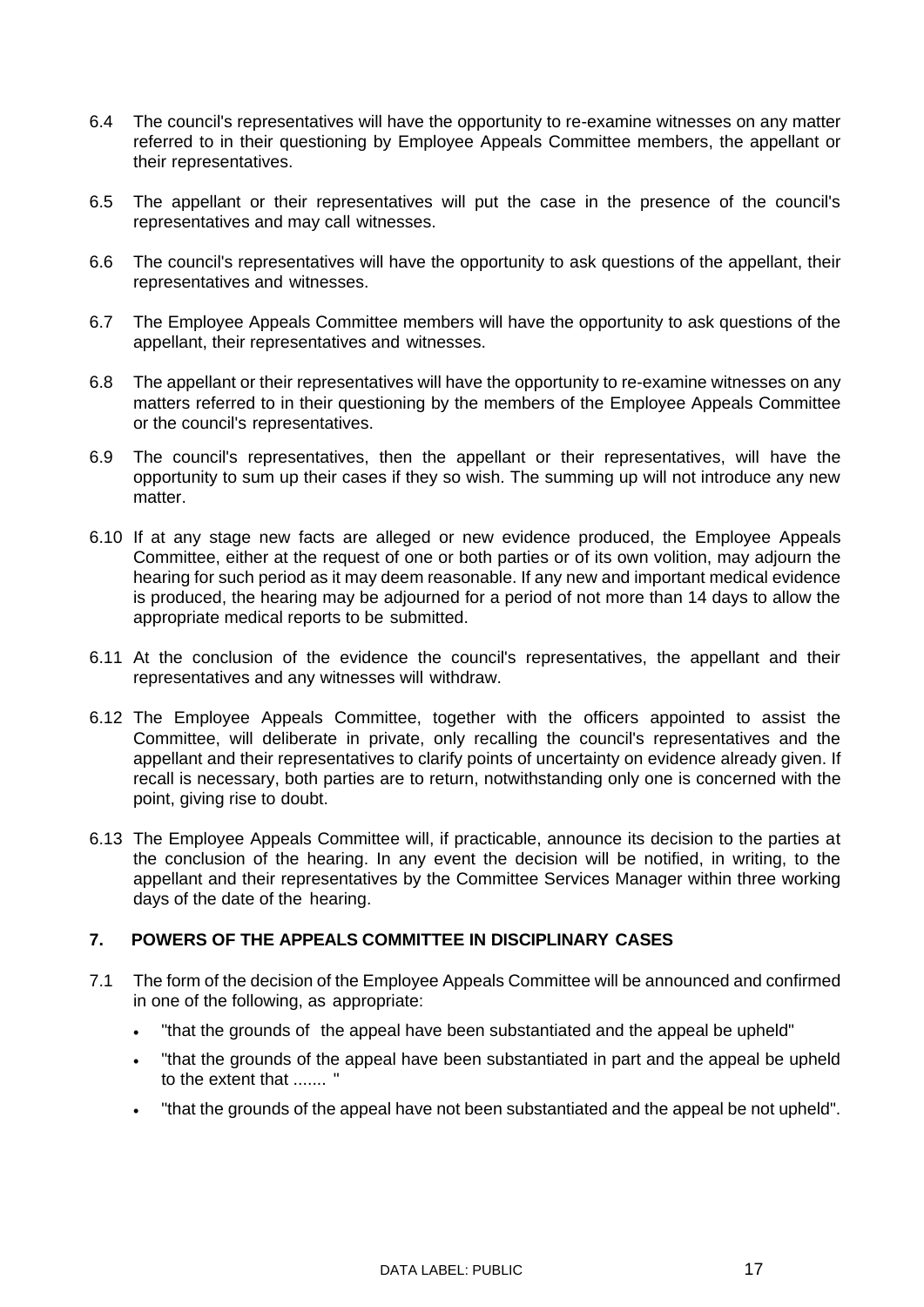- 7.2 If the appeal is upheld, the disciplinary action will be withdrawn and any monies due to the appellant will be payable in full. Where the appeal was against a decision to dismiss, the appellant will be reinstated to their former post or, exceptionally, if this is not practicable, to another similar post on terms and conditions no less favourable than those applying to the post formerly held by the appellant.
- 7.3 If the appeal is substantiated in part, the disciplinary action will be withdrawn and an alternative, less serious form of disciplinary action substituted. Where the appeal was against a decision to dismiss (disciplinary or otherwise), the appellant will be either:
	- reinstated to their former post or a similar post on no less favourable terms except that a lesser disciplinary penalty will apply; or
	- re-engaged in some other post on terms and conditions which may be determined by the Employee Appeals Committee.
- 7.4 If the appeal is not upheld, the disciplinary action will stand and be regarded as confirmed.
- 7.5 Where the appeal is against a dismissal and that appeal is not upheld, the Employee Appeals Committee may decide that the appellant will be offered re-employment with the council on such terms and conditions as the Employee Appeals Committee may determine.
- 7.6 For the purposes of paragraphs 7.2 7.5 above the terms 'reinstatement', 're-engagement' and 'offer of re-employment' will be defined as follows:
	- 'reinstatement' is the restoration of the contract of employment between the appellant and the council as if the dismissal had never taken place. Thus, the outstanding salary/wages for the period the contract ceased to operate will be payable in full unless the council impose an alternative disciplinary penalty of a financial nature i.e. a period of suspension without pay or the withholding of an annual increment. In addition, all rights arising out of continuous employment will be restored as necessary to ensure reinstatement is without detriment;
	- 're-engagement' is the engagement of the appellant to another post and/or in another location with effect from the date of dismissal on terms and conditions which may be less favourable than those of the appellant's former post e.g. demotion to a lower graded post. Thus, salary/wages for the period since the dismissal took effect may be payable in accordance with the terms and conditions of re-engagement determined by the Employee Appeals Committee. In addition, all rights arising out of continuous employment will be restored; and
	- 'an offer of re-employment' is an offer to employ the appellant under a new contract of employment from a future date which may be determined by the Employee Appeals Committee. The Employee Appeals Committee may also determine the post, its grade, location and other terms and conditions of employment. If an offer of re-employment on the specified terms is accepted, the appellant's continuity of service will be regarded as broken, and continuous employment will be calculated for future purposes from the date re- employment takes effect.

# **8. REPORTING TO THE FULL COUNCIL**

The decision of the Employee Appeals Committee will be reported to the full council at the earliest opportunity.

# **9. TIME LIMITS**

The time limits in this procedure may be varied by mutual agreement.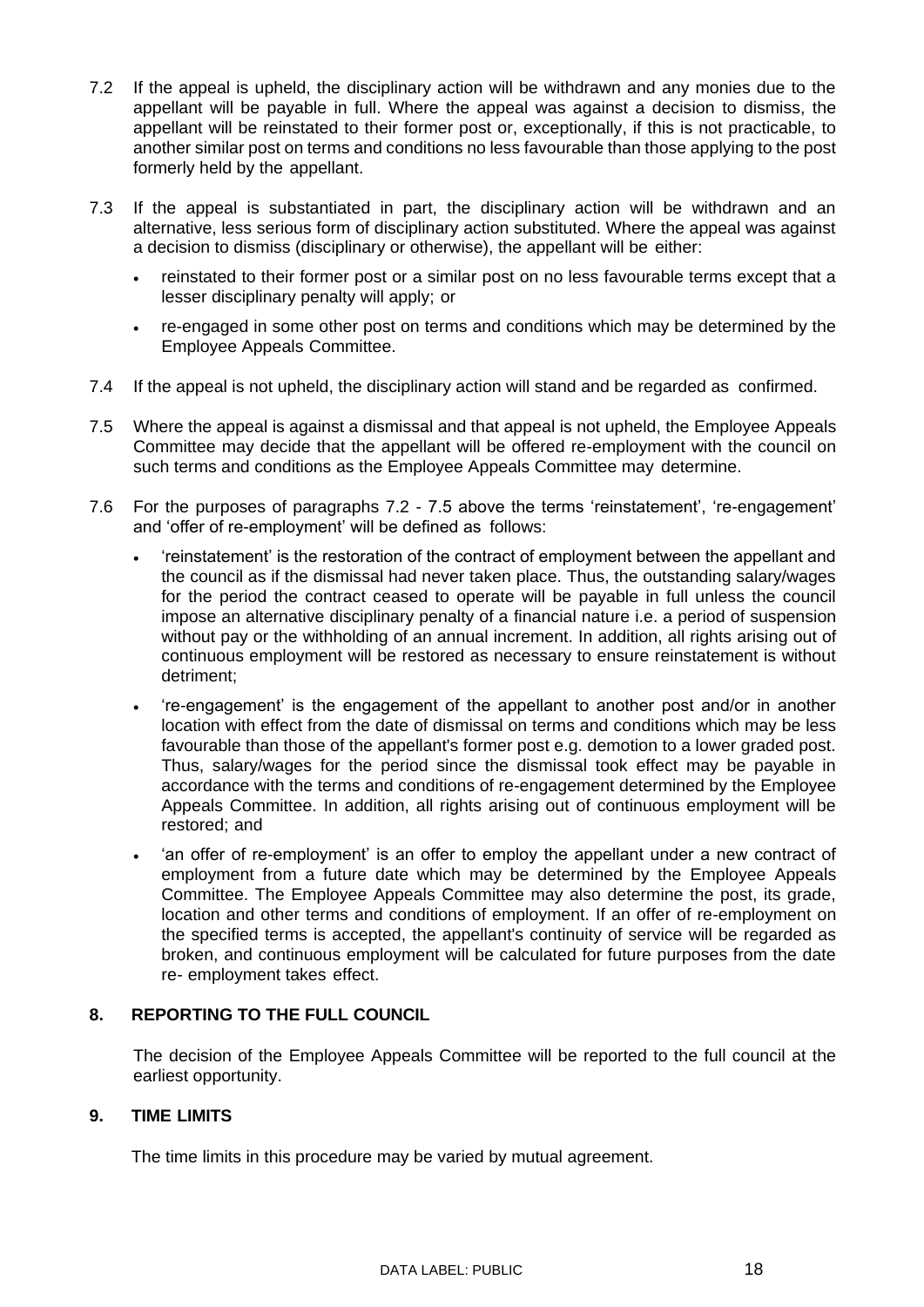

# **RECORD OF COUNSELLING**

(Please complete in BLOCK capitals)

| Teacher's Name:             |  |  |
|-----------------------------|--|--|
| Date of meeting:            |  |  |
|                             |  |  |
| Matters Discussed:          |  |  |
|                             |  |  |
|                             |  |  |
|                             |  |  |
|                             |  |  |
| Action required by teacher: |  |  |
|                             |  |  |
|                             |  |  |
|                             |  |  |
| Action required by manager: |  |  |
|                             |  |  |
|                             |  |  |
| Monitoring arrangements:    |  |  |
|                             |  |  |
|                             |  |  |

| Head Teacher's Name (please PRINT): |       |  |  |
|-------------------------------------|-------|--|--|
| Head Teacher's Signature:           | Date: |  |  |
| Teacher's Signature:                | Date: |  |  |

**A copy of this record should be given to the teacher.**

In accordance with the Data Protection Act 1998, this record should be treated as confidential and kept in a secure place out with the teacher's personal file.